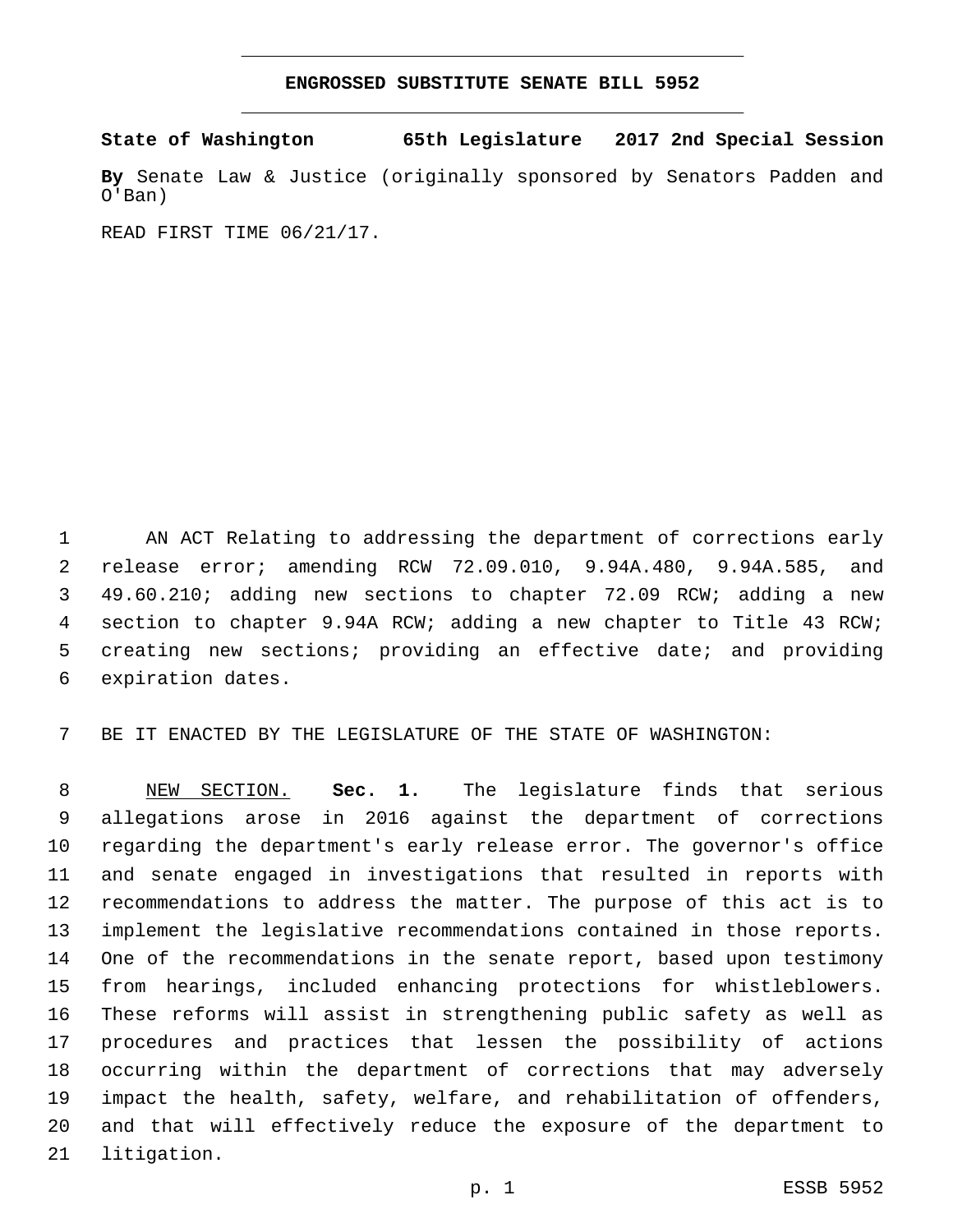#### **PART 1**

#### **CREATING THE DEPARTMENT OF CORRECTIONS OMBUDS**

 NEW SECTION. **Sec. 2.** Subject to the availability of amounts appropriated for this specific purpose, the office of the corrections ombuds is created for the purpose of providing information to inmates, family members, representatives of inmates, department employees, and others regarding the rights of inmates; providing technical assistance to support inmate self-advocacy; identifying systemic issues and responses for the governor and the legislature to 10 act upon; reporting to the legislature; and ensuring compliance with relevant statutes, rules, and policies pertaining to conditions of correctional facilities, services, and treatment of inmates under the jurisdiction of the department.

 NEW SECTION. **Sec. 3.** The definitions in this section apply throughout this chapter unless the context clearly requires otherwise.

 (1) "Abuse" means any act or failure to act by a department employee, subcontractor, or volunteer which was performed, or which was failed to be performed, knowingly, recklessly, or intentionally, and which caused, or may have caused, injury or death to an inmate.

 (2) "Corrections ombuds" or "ombuds" means the corrections ombuds, staff of the corrections ombuds, and volunteers with the 23 office of the corrections ombuds.

 (3) "Council" means the ombuds advisory council established in 25 section  $4(1)$  of this act.

(4) "Department" means the department of corrections.

 (5) "Inmate" means a person committed to the physical custody of the department, including persons residing in a correctional institution or facility and persons received from another state, another state agency, a county, or the federal government.

 (6) "Neglect" means a negligent act or omission by any department employee, subcontractor, or volunteer which caused, or may have 33 caused, injury or death to an inmate.

(7) "Office" means the office of the corrections ombuds.

 (8) "Organization" means the private nonprofit organization that 36 operates the office of the corrections ombuds.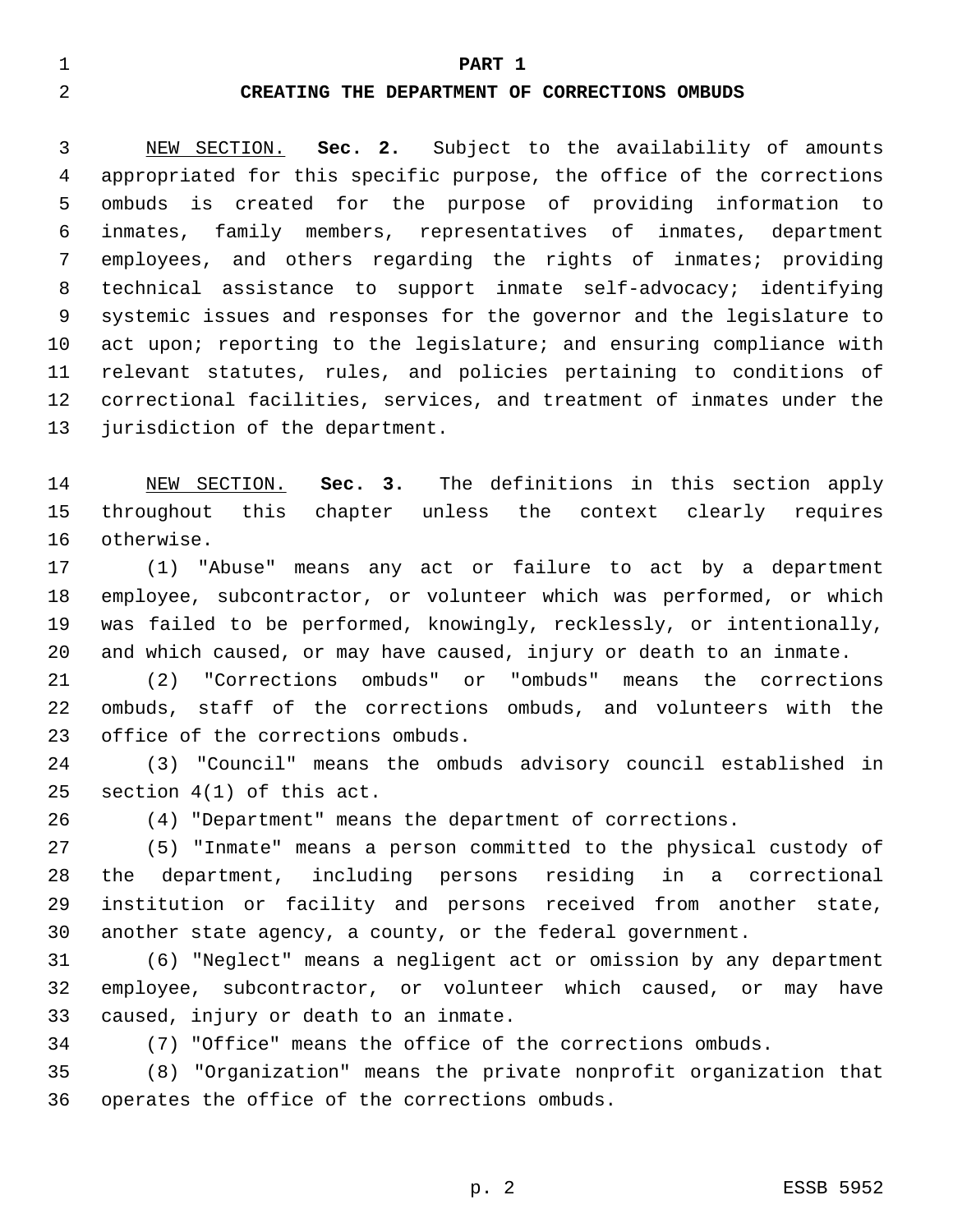NEW SECTION. **Sec. 4.** (1) Subject to the availability of amounts appropriated for this specific purpose, no later than October 1, 2017, the governor shall convene an ombuds advisory council with several purposes in support of the ombuds function. The council shall participate in a priority setting process for the purpose of developing priority recommendations to the ombuds, review data collected by the ombuds, review reports issued by the ombuds prior to their release, and make recommendations to the ombuds regarding the accomplishment of its purposes. The council also has authority to issue its own reports and recommendations. The council must biannually review the ombuds' performance, including its compliance with its internal bylaws and other adopted standards of practice, reporting to the governor and the legislature regarding its findings. The council must provide the legislature with recommendations regarding the ombuds budget and changes in the law that would enhance 16 the effectiveness of the ombuds.

(2) The council initially consists of the following four members:

 (a) The president of the senate shall appoint one member from 19 each of their respective caucuses of the senate.

 (b) The speaker of the house of representatives shall appoint one member from each of the two largest caucuses of the house of 22 representatives.

 (3) The remaining council members consist of the following members, appointed by the governor, and subject to senate confirmation:25

 (a) Two former inmates who have successfully reintegrated into 27 the community and are no longer in the custody of the department;

28 (b) Two family members of current inmates;

 (c) One expert with significant criminal justice or correctional experience who is not an employee or contractor with the state of 31 Washington;

 (d) A community member with extensive knowledge and experience in issues related to racial, ethnic, or religious diversity within the 34 correctional system;

 (e) A community member with extensive knowledge and experience in the accommodation needs of individuals with disabilities;

(f) Two former department of corrections employees;

(g) A current department of corrections chaplain; and

 (h) A community member with dispute resolution training who has experience working in the criminal justice or corrections field.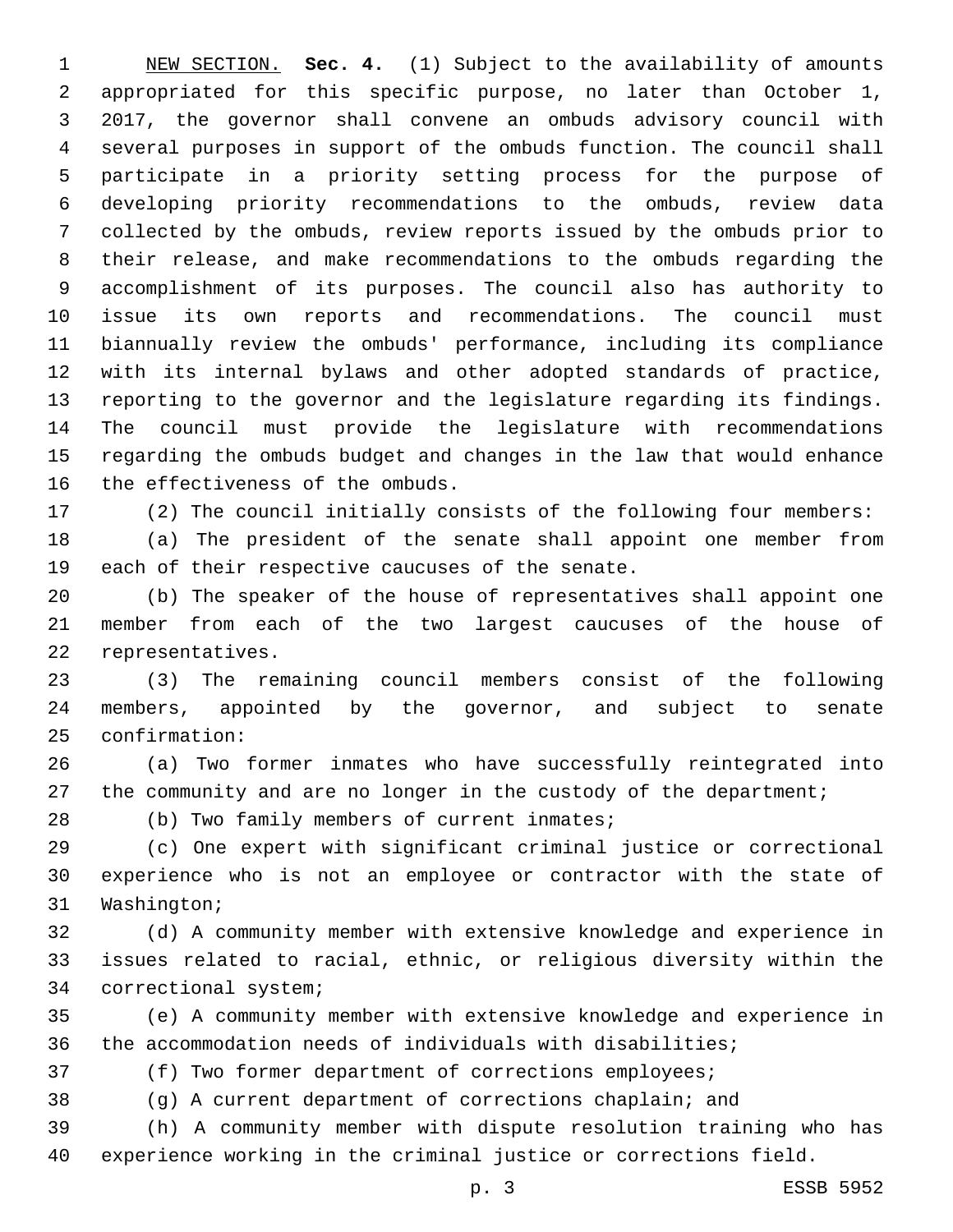- (4) The council also includes:1
- (a) The department staff serving as the internal ombuds, if any;

3 (b) A bargaining unit representative; and

(c) A representative of the governor's office.4

 (5) After the full membership is attained, the council shall develop a process for replacing members in case of resignation or 7 expiration of terms.

 (6) Councilmembers serve a term of two years, except that the council shall create and implement a system of staggered terms, and no member other than the department staff serving as the internal ombuds may serve more than two consecutive terms. The council shall convene at least quarterly. Councilmembers serve without compensation, except that funds appropriated for the implementation of this chapter may be used to reimburse members who are not employees of Washington state for expenses necessary to the 16 performance of their duties.

 NEW SECTION. **Sec. 5.** (1) Subject to the availability of amounts appropriated for this specific purpose, the department of commerce shall designate, by a competitive bidding process, the nonprofit organization that will contract to operate the office of the corrections ombuds. The contract must last for a period of two years and may be renewed at the end of the term. The department of commerce shall select an organization that possesses, directly or through subcontracts, significant legal expertise, competence with mediation and alternative dispute resolution, and experience working within criminal justice and correctional environments. Other relevant experience may include, but is not limited to, addressing issues relating to chemical dependency treatment, disability and disability- related accommodation, respect for racial, ethnic, and religious diversity, and other civil rights and conditions issues. The selected organization must have experience and the capacity to communicate effectively regarding criminal justice issues with policymakers, stakeholders, and the general public, and must be prepared and able to provide all program and staff support necessary, directly or through subcontracts, to carry out all duties of the office.

 (2) The organization and its subcontractors, if any, are not state agencies or departments, but instead are private, independent 38 entities operating under contract with the state.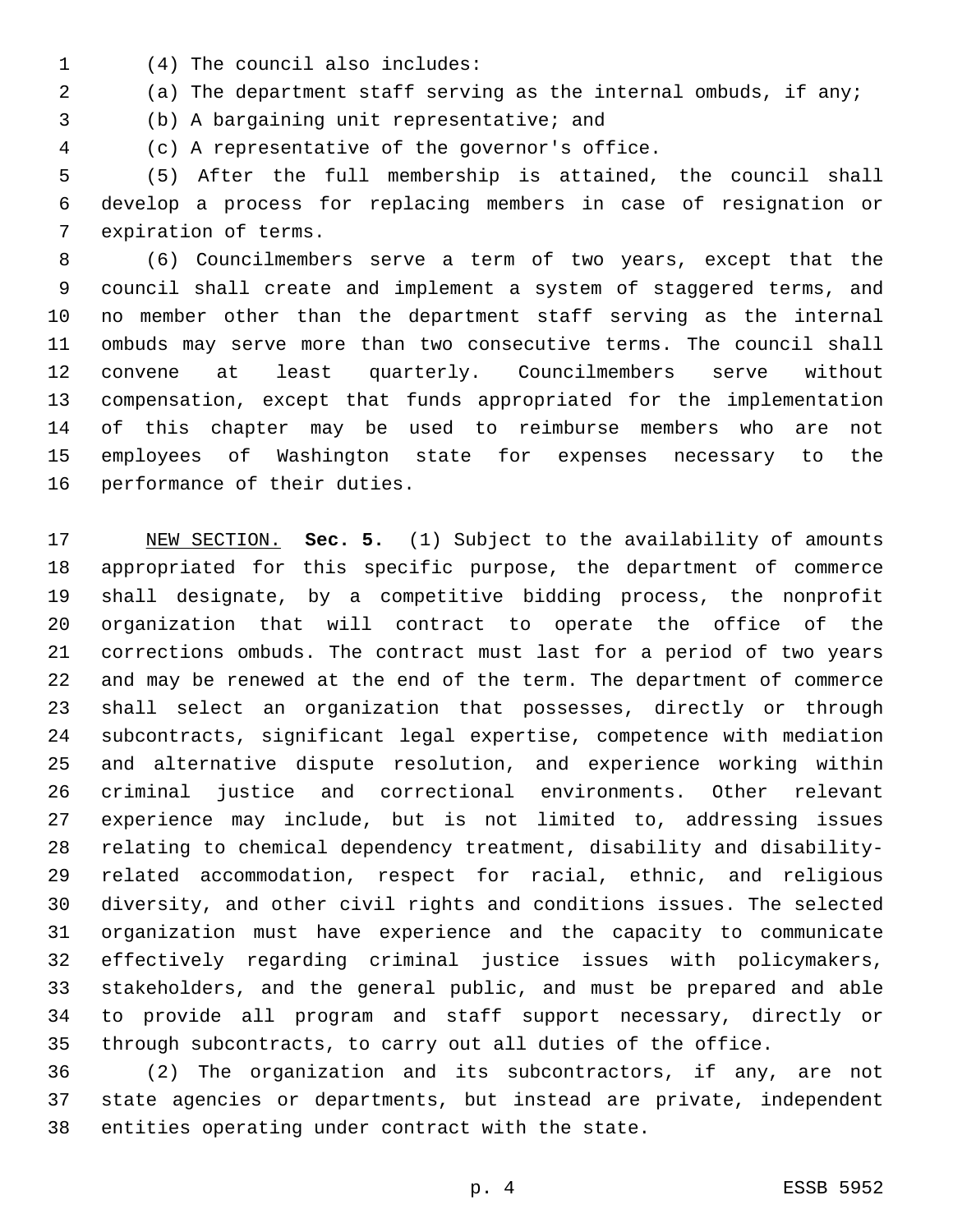(3) The organization must be an objective and neutral entity that 2 will impartially investigate complaints.

 (4) The organization is subject to financial and other audits by the state auditor's office, and its employees must abide by the provisions of chapter 42.52 RCW except when such provisions are inconsistent with this chapter.6

NEW SECTION. **Sec. 6.** (1) The ombuds shall:

 (a) Establish priorities for use of the limited resources 9 appropriated to implement this chapter;

 (b) Maintain a statewide toll-free telephone number, a collect telephone number, a web site, and a mailing address for the receipt 12 of complaints and inquiries;

 (c) Provide information, as appropriate, to inmates, family members, representatives of inmates, department employees, and others 15 regarding the rights of inmates;

 (d) Provide technical assistance to support inmate participation 17 in self-advocacy;

 (e) Monitor department compliance with applicable federal, state, and local laws, rules, regulations, and policies with a view toward the appropriate health, safety, welfare, and rehabilitation of 21 inmates;

 (f) Monitor and participate in legislative and policy 23 developments affecting correctional facilities;

 (g) Establish a statewide uniform reporting system to collect and analyze data related to complaints regarding the department;

 (h) Establish procedures to receive, investigate, and resolve 27 complaints;

 (i) Submit annually to the council, the governor's office, and the legislature, by November 1st of each year, a report analyzing the work of the office, including any recommendations; and

 (j) Adopt and comply with rules, policies, and procedures 32 necessary to implement this chapter.

 (2)(a) The ombuds may initiate and attempt to resolve an investigation upon his or her own initiative, or upon receipt of a complaint from an inmate, a family member, a representative of an inmate, a department employee, or others, regarding any allegation of the following that may adversely affect the health, safety, welfare, 38 and rights of inmates:

39 (i) Abuse or neglect;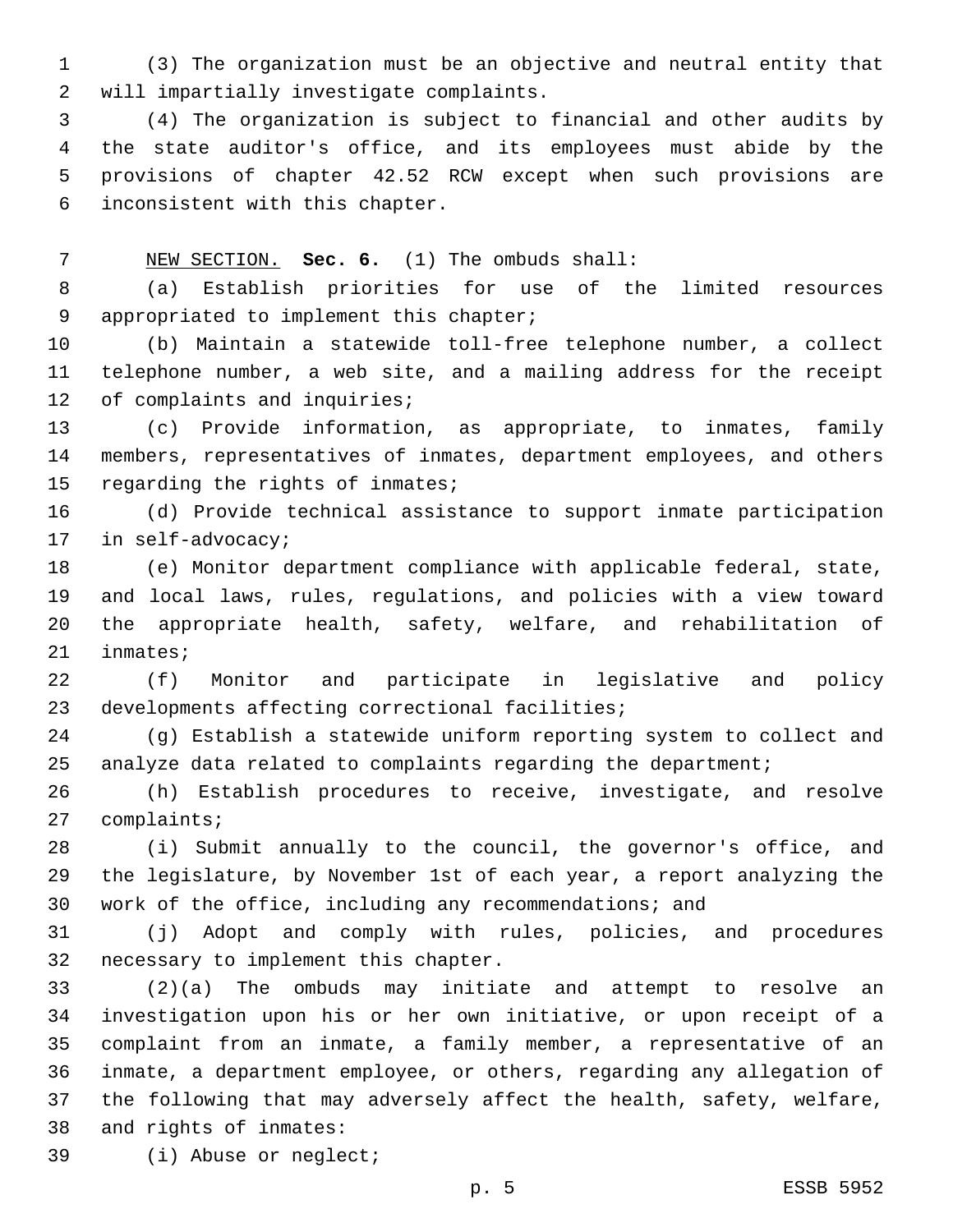(ii) Department decisions or administrative actions;

2 (iii) Inactions or omissions;

(iv) Policies, rules, or procedures; or3

(v) Alleged violations of law by the department.

 (b) Prior to filing a complaint with the ombuds, a person shall have reasonably pursued resolution of the complaint through the internal grievance, administrative, or appellate procedures with the department. However, in no event may an inmate be prevented from filing a complaint more than ninety business days after filing an internal grievance, regardless of whether the department has completed the grievance process. This subsection (2)(b) does not apply to complaints related to threats of bodily harm including, but not limited to, sexual or physical assaults or the denial of 14 necessary medical treatment.

 (c) The ombuds may decline to investigate any complaint as 16 provided by the rules adopted under this chapter.

 (d) If the ombuds does not investigate a complaint, the ombuds shall notify the complainant of the decision not to investigate and 19 the reasons for the decision.

 (e) The ombuds may not investigate any complaints relating to an 21 inmate's underlying criminal conviction.

 (f) The ombuds may not investigate a complaint from a department employee that relates to the employee's employment relationship with 24 the department.

 (g) The ombuds may refer complainants and others to appropriate 26 resources, agencies, or departments.

 (h) The ombuds may not levy any fees for the submission or 28 investigation of complaints.

 (i) At the conclusion of an investigation of a complaint, the ombuds must render a public decision on the merits of each complaint, except that the documents supporting the decision are subject to the confidentiality provisions of section 8 of this act. The ombuds must communicate the decision to the inmate, if any, and to the department. The ombuds must state their recommendations and reasoning if, in the ombuds' opinion, the department or any employee thereof should:36

37 (i) Consider the matter further;

38 (ii) Modify or cancel any action;

- 39 (iii) Alter a rule, practice, or ruling;
- (iv) Explain in detail the administrative action in question;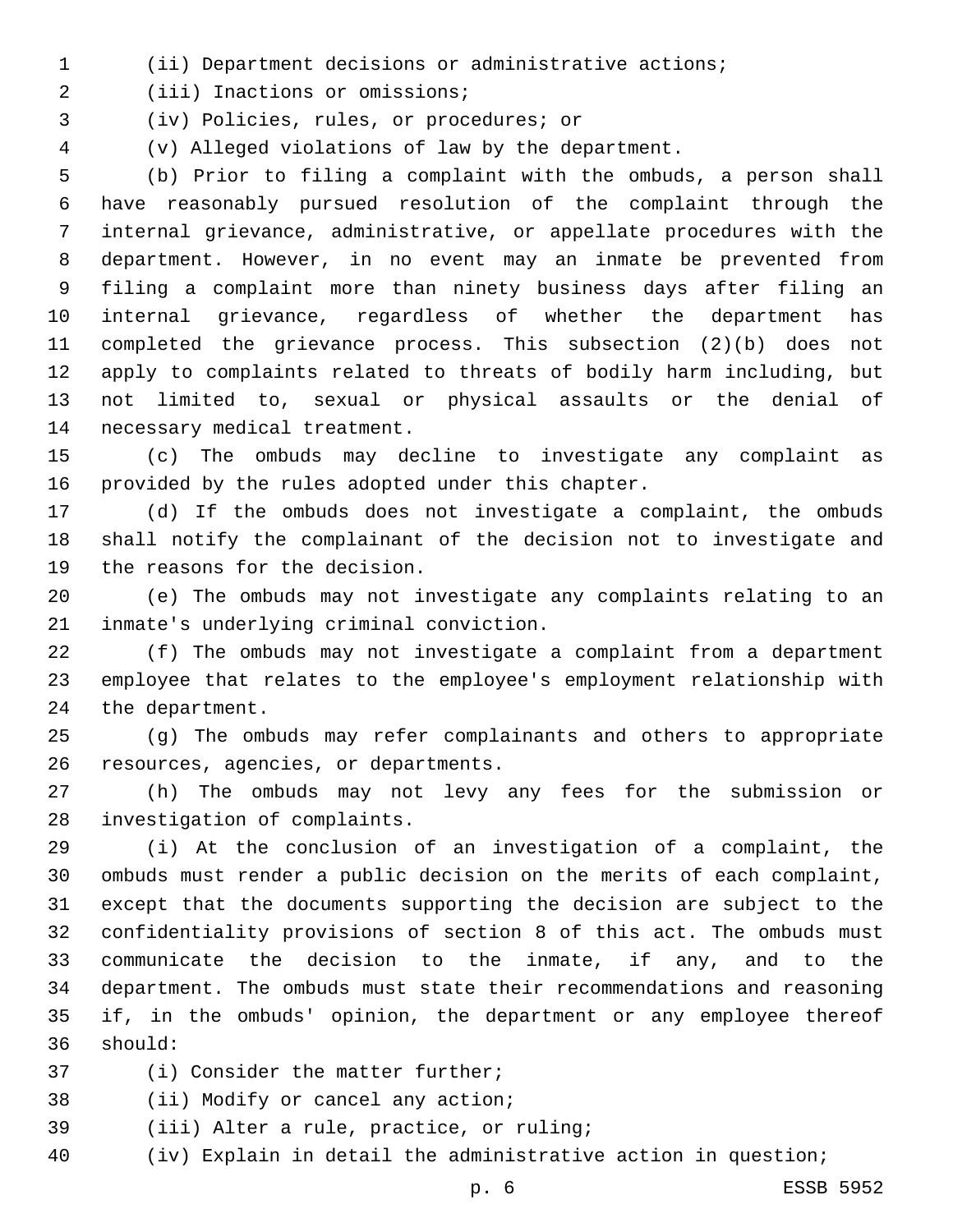(v) Rectify an omission; or1

2 (vi) Take any other action.

 (j) If the ombuds so requests, the department must, within the time specified, inform the ombuds about any action taken on the recommendations or the reasons for not complying with the recommendations.6

 (k) If the ombuds believes, based on the investigation, that there has been or continues to be a significant inmate health, safety, welfare, or rehabilitation issue, the ombuds must report the finding to the governor and the appropriate committees of the 11 legislature.

 (l) Before announcing a conclusion or recommendation that expressly, or by implication, criticizes a person or the department, the ombuds shall consult with that person or the department. The ombuds may request to be notified by the department, within a specified time, of any action taken on any recommendation presented. The ombuds must notify the inmate, if any, of the actions taken by the department in response to the ombuds' recommendations.

 (3) This chapter does not require inmates to file a complaint with the ombuds in order to exhaust available administrative remedies for purposes of the prison litigation reform act of 1995, P.L.  $22 \quad 104-134$ .

 NEW SECTION. **Sec. 7.** (1) The department must permit the ombuds to enter and inspect, at any reasonable time, any correctional facility for the purpose of carrying out its duties under this chapter. The ombuds may inspect, view, photograph, and video record all areas of the facility that are used by inmates or are accessible to inmates. Before releasing any photographs or video recordings taken within a correctional facility, the ombuds must consult with the department concerning any safety or security issues.

(2) The department must allow the ombuds reasonable access to:

 (a) Inmates, which includes the opportunity to meet and communicate privately and confidentially with individuals regularly, both formally and informally, by telephone, mail, and in person; and

 (b) Department employees, or other persons, who might be reasonably believed to have knowledge of the incident under investigation, which includes the opportunity to interview those individuals.38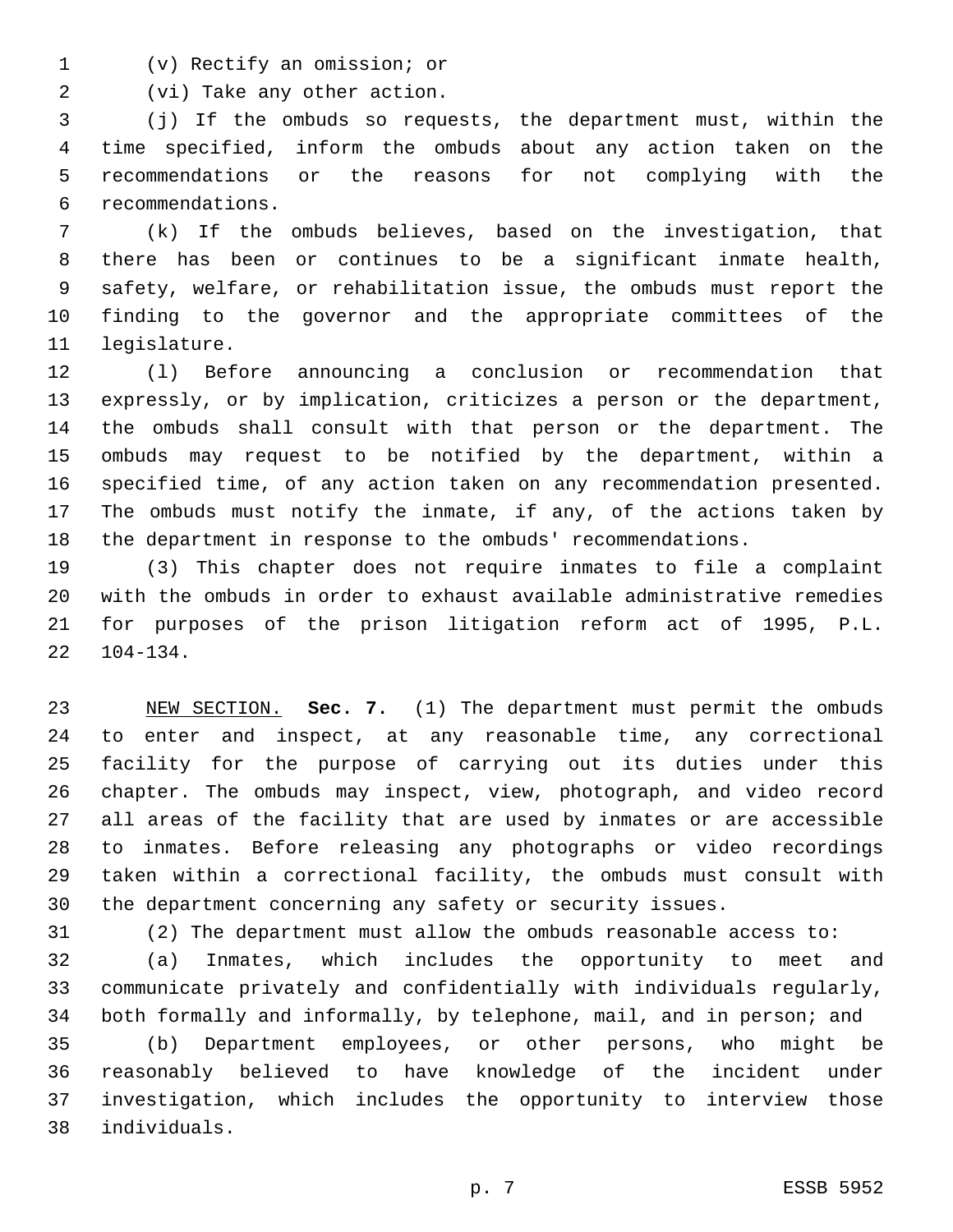(3) Upon the ombuds' request, the department shall grant the ombuds the right to access, inspect, and copy all relevant information, records, or documents in the possession or control of the department that the ombuds considers necessary in an investigation of a complaint filed under this chapter, and must assist the ombuds in obtaining the necessary releases of documents that are specifically restricted or privileged for use by the ombuds.

 (4) Following notification from the ombuds with a written demand for access to agency records, the delegated department staff must provide the ombuds with access to the requested documentation:

 (a) Within five business days after the ombuds' request when the records pertain to an inmate death, threats of bodily harm, or the 13 denial of necessary medical treatment;

 (b) In all other circumstances, not later than thirty business 15 days after the ombuds' request.

 (5) A state or local government agency or entity that has records that are relevant to a complaint or an investigation conducted by the ombuds must provide the ombuds with access to such records.

 (6) The department may not hinder the lawful actions of the ombuds or employees of the office, or willfully refuse to comply with 21 lawful demands of the office.

 (7) The ombuds must work with the department to minimize disruption to the operations of the department due to ombuds activities, and must comply with the department's security clearance processes, provided these processes do not impede the activities 26 outlined in this chapter.

 NEW SECTION. **Sec. 8.** (1) The ombuds shall treat all matters under investigation, including the identities of service recipients, complainants, and individuals from whom information is acquired, as confidential, except as far as disclosures may be necessary to enable the ombuds to perform the duties of the office and to support any recommendations resulting from an investigation.

 (2) Upon receipt of information that by law is confidential or privileged or exempt from disclosure under chapter 42.56 RCW, the ombuds shall maintain the confidentiality of such information and shall not further disclose or disseminate the information except as 37 provided by applicable state or federal law.

 (3) Investigative records of the office of the ombuds are confidential and are exempt from public disclosure under chapter

p. 8 ESSB 5952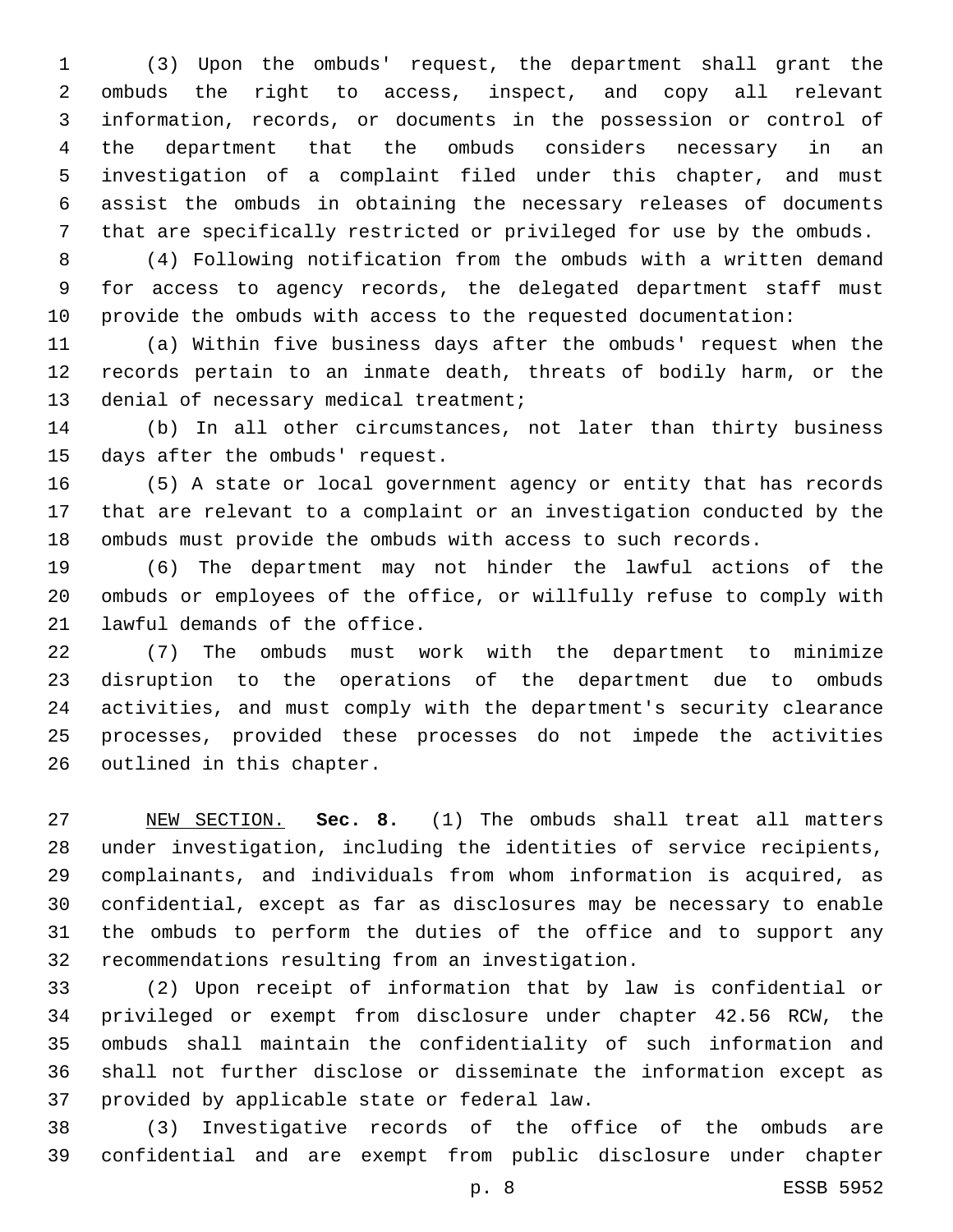42.56 RCW. Records provided to and communications with the office of the ombuds related to an investigation are also exempt from public disclosure under chapter 42.56 RCW

 NEW SECTION. **Sec. 9.** (1) Identifying information about complainants or witnesses is not subject to any method of legal compulsion and may not be revealed to the legislature or the governor except under the following circumstances:

8 (a) The complainant or witness waives confidentiality;

 (b) Under a legislative subpoena when there is a legislative investigation for neglect of duty or misconduct by the ombuds or ombuds' office when the identifying information is necessary to the 12 investigation of the ombuds' acts; or

 (c) Under an investigation or inquiry by the governor as to neglect of duty or misconduct by the ombuds or ombuds' office when the identifying information is necessary to the investigation of the 16 ombuds' acts.

 (2) For the purposes of this section, "identifying information" includes the complainant's or witness's name, location, telephone number, likeness, social security number or other identification number, or identification of immediate family members.

 NEW SECTION. **Sec. 10.** The privilege described in section 9 of this act does not apply when:

 (1) The ombuds or ombuds' staff member has direct knowledge of an alleged crime, and the testimony, evidence, or discovery sought is 25 relevant to that allegation;

 (2) The ombuds or a member of the ombuds' staff has received a threat of, or becomes aware of a risk of, imminent serious harm to any person, and the testimony, evidence, or discovery sought is 29 relevant to that threat or risk; or

 (3) The ombuds has been asked to provide general information regarding the general operation of, or the general processes employed 32 at, the ombuds' office.

 NEW SECTION. **Sec. 11.** (1) A civil action may not be brought against any employee of the office for good faith performance of responsibilities under this chapter.

 (2) No discriminatory, disciplinary, or retaliatory action may be taken against a department employee, subcontractor, or volunteer, an

p. 9 ESSB 5952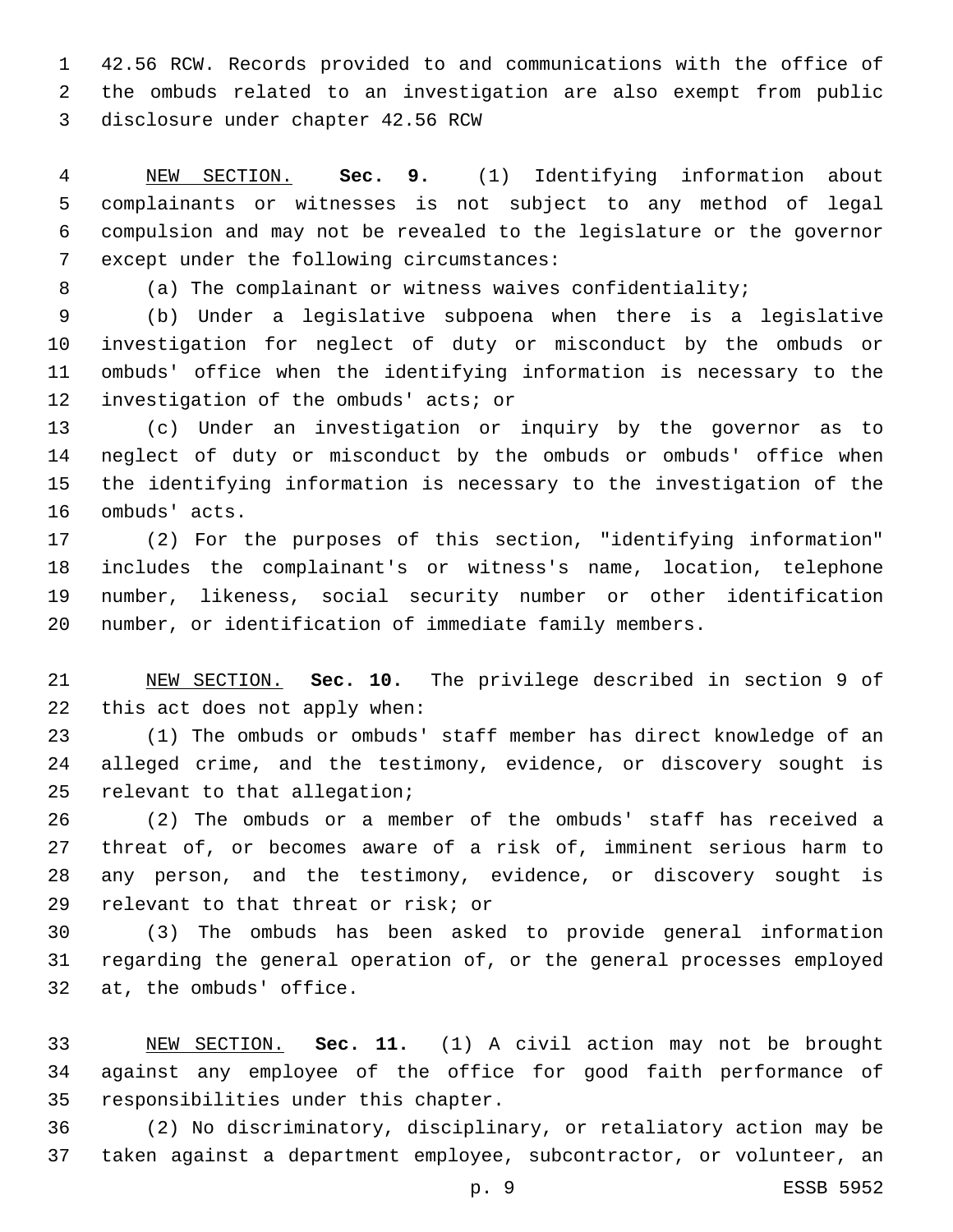inmate, or a family member or representative of an inmate for any communication made, or information given or disclosed, to aid the office in carrying out its responsibilities, unless the communication or information is made, given, or disclosed maliciously or without 5 good faith.

 (3) This section is not intended to infringe on the rights of an employer to supervise, discipline, or terminate an employee for other 8 reasons.

# **PART 2**

## **DEPARTMENT OF CORRECTIONS**

 **Sec. 12.** RCW 72.09.010 and 1995 1st sp.s. c 19 s 2 are each 12 amended to read as follows:

 It is the intent of the legislature to establish a comprehensive system of corrections for convicted law violators within the state of Washington to accomplish the following objectives.

 (1) The ((system should)) highest duty of the department and the 17 secretary is to ensure the public safety. The system should be designed and managed to provide the maximum feasible safety for the persons and property of the general public, the staff, and the 20 inmates.

 (2) The system should punish the offender for violating the laws of the state of Washington. This punishment should generally be 23 limited to the denial of liberty of the offender.

 (3) The system should positively impact offenders by stressing personal responsibility and accountability and by discouraging 26 recidivism.

 (4) The system should treat all offenders fairly and equitably without regard to race, religion, sex, national origin, residence, or social condition.29

 (5) The system, as much as possible, should reflect the values of 31 the community including:

 (a) Avoiding idleness. Idleness is not only wasteful but destructive to the individual and to the community.

 (b) Adoption of the work ethic. It is the community expectation that all individuals should work and through their efforts benefit 36 both themselves and the community.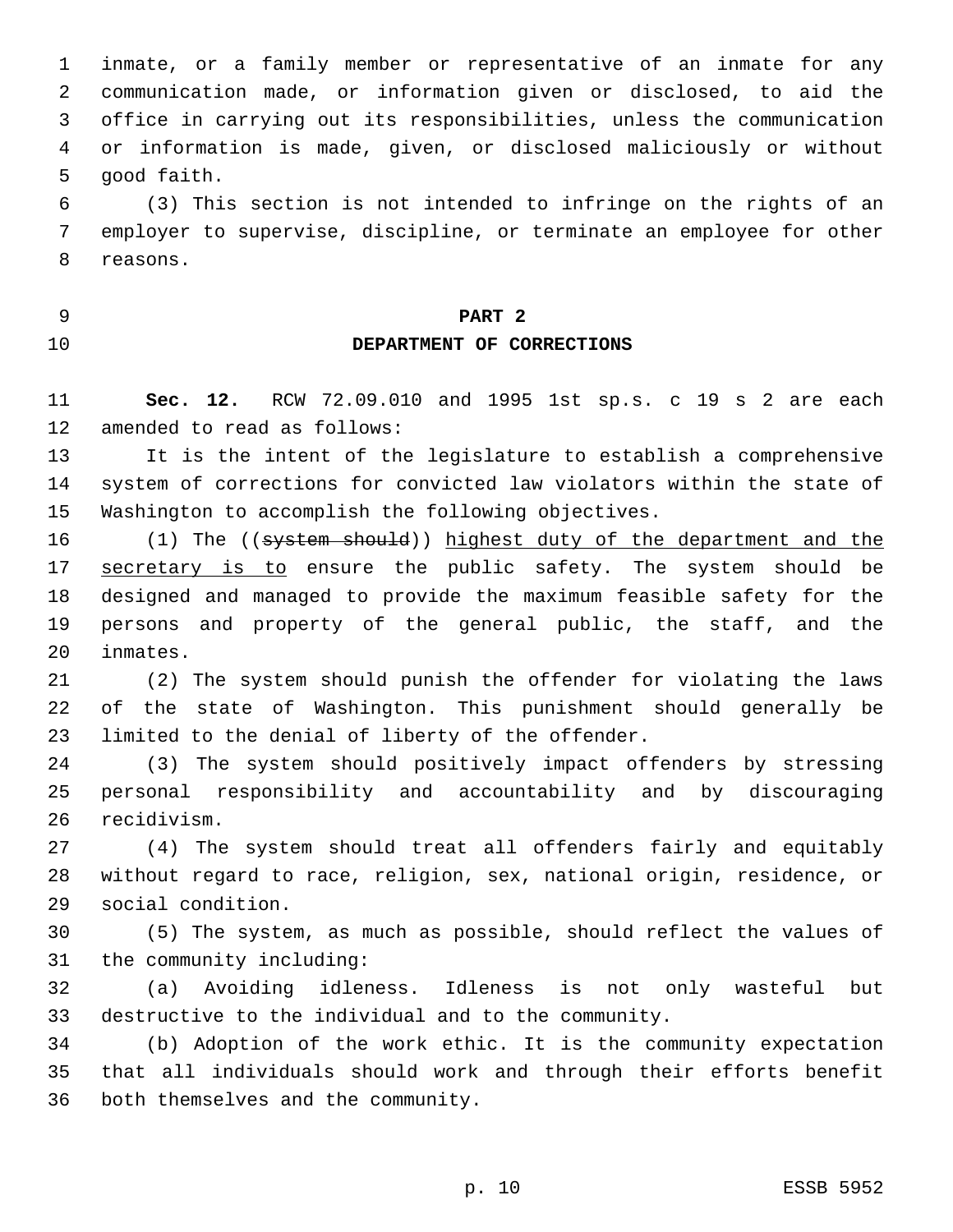(c) Providing opportunities for self improvement. All individuals should have opportunities to grow and expand their skills and abilities so as to fulfill their role in the community.

 (d) Linking the receipt or denial of privileges to responsible behavior and accomplishments. The individual who works to improve himself or herself and the community should be rewarded for these efforts. As a corollary, there should be no rewards for no effort.

 (e) Sharing in the obligations of the community. All citizens, the public and inmates alike, have a personal and fiscal obligation in the corrections system. All communities must share in the 11 responsibility of the corrections system.

 (6) The system should provide for prudent management of resources. The avoidance of unnecessary or inefficient public expenditures on the part of offenders and the department is essential. Offenders must be accountable to the department, and the department to the public and the legislature. The human and fiscal resources of the community are limited. The management and use of these resources can be enhanced by wise investment, productive programs, the reduction of duplication and waste, and the joining together of all involved parties in a common endeavor. Since most offenders return to the community, it is wise for the state and the communities to make an investment in effective rehabilitation programs for offenders and the wise use of resources.

 (7) The system should provide for restitution. Those who have damaged others, persons or property, have a responsibility to make 26 restitution for these damages.

 (8) The system should be accountable to the citizens of the state. In return, the individual citizens and local units of government must meet their responsibilities to make the corrections 30 system effective.

 (9) The system should meet those national standards which the 32 state determines to be appropriate.

 NEW SECTION. **Sec. 13.** A new section is added to chapter 72.09 34 RCW to read as follows:

 To ensure public safety and the administration of justice, if the department has actual knowledge or reason to believe that a computer calculation error is or has caused an error in the calculation of the release date for any prisoner, the department shall immediately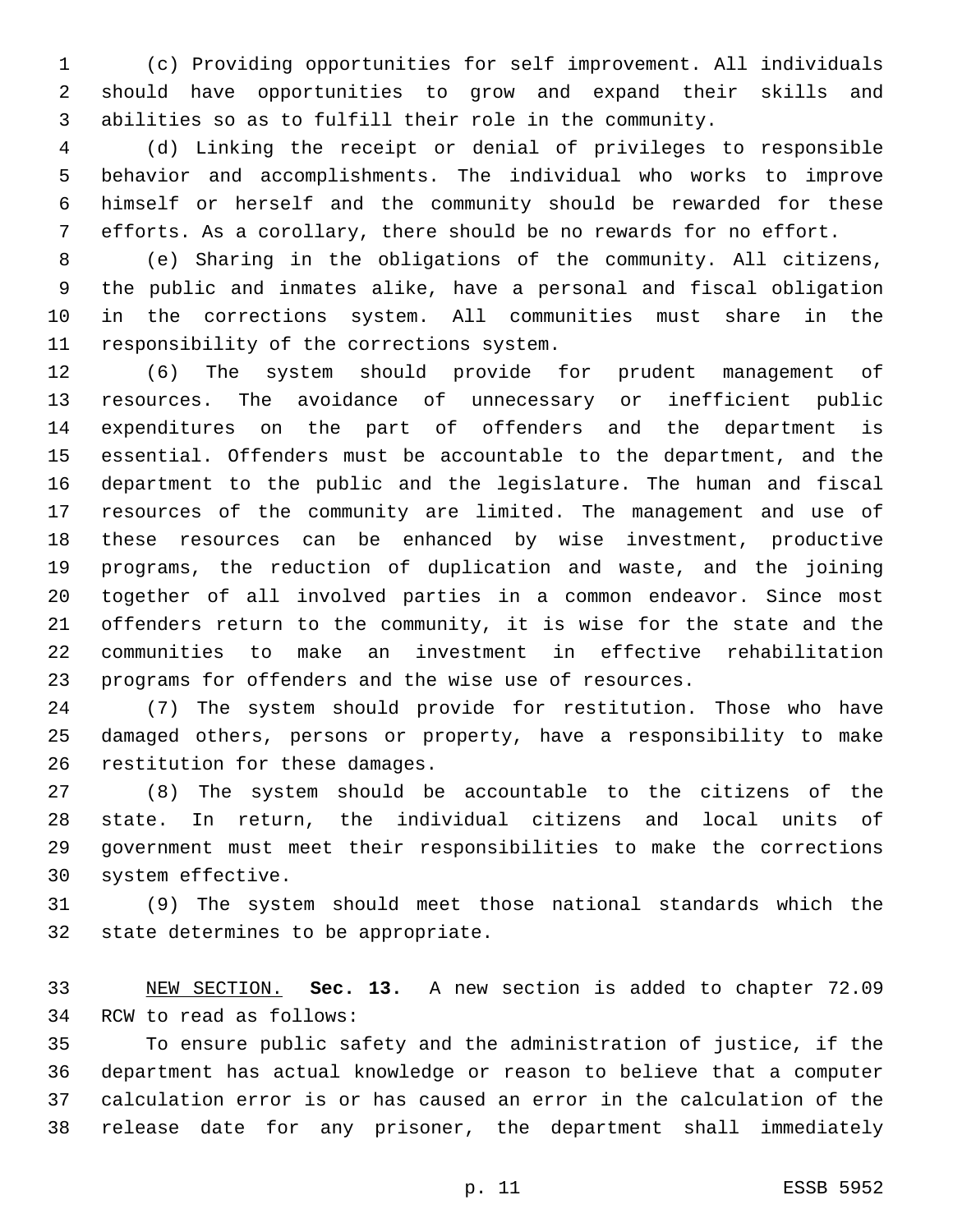manually calculate the release date of that prisoner as well as the release dates of any similarly sentenced prisoners.

 NEW SECTION. **Sec. 14.** A new section is added to chapter 72.09 4 RCW to read as follows:

 On December 1st of each year, and in compliance with RCW 43.01.036, the department must submit a report to the governor and relevant policy and fiscal committees of the legislature that details any information technology backlog at the department along with specific requirements and plans to address such backlog.

#### **PART 3**

### **JOINT LEGISLATIVE AUDIT AND REVIEW COMMITTEE**

 NEW SECTION. **Sec. 15.** (1) Pursuant to chapter 43.09 RCW, the joint legislative audit and review committee must conduct a performance audit of the information technology and records related units at the department of corrections, including:

 (a) The administrative structure of the units, including whether the units should be restructured to respond efficiently to changes in 18 sentencing laws and other emergent issues;

 (b) The sufficiency of staffing levels and expertise at each of the units; and

 (c) An evaluation of the advance corrections project's impact on workload and staff resources at each of the units.

 (2) The joint legislative audit and review committee shall report its findings to the governor and relevant policy and fiscal committees of the legislature by December 1, 2018.

## **PART 4 SENTENCING REFORM**

## NEW SECTION. **Sec. 16.** A new section is added to chapter 9.94A 29 RCW to read as follows:

 In consultation with the administrative office of the courts, superior court judges' association, Washington association of prosecuting attorneys, Washington association of criminal defense lawyers, Washington public defender association, and Washington association of county clerks, the department shall develop a mandatory sentencing elements worksheet. The worksheet shall be used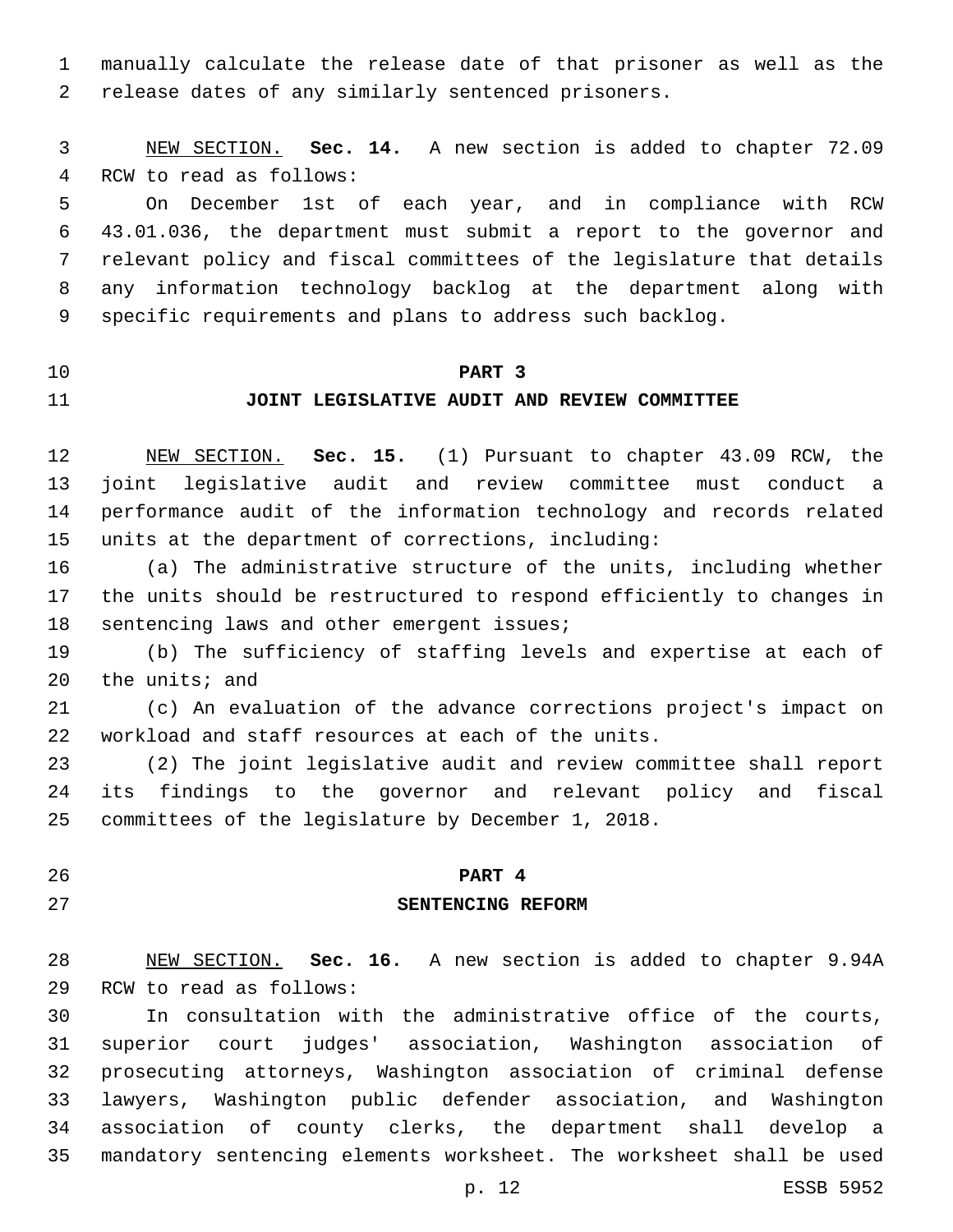to identify and record the elements of the court's order that are required by the department to calculate an offender's confinement term, and community custody term when ordered. The Washington administrative office of the courts must include the mandatory sentencing elements worksheet in a specific section within its felony judgment and sentence forms.6

 **Sec. 17.** RCW 9.94A.480 and 2011 1st sp.s. c 40 s 27 are each 8 amended to read as follows:

 (1) A current, newly created or reworked judgment and sentence document for each felony sentencing shall record any and all recommended sentencing agreements or plea agreements and the sentences for any and all felony crimes kept as public records under RCW 9.94A.475 shall contain the clearly printed name and legal signature of the sentencing judge. The judgment and sentence document as defined in this section shall also provide additional space for the sentencing judge's reasons for going either above or below the presumptive sentence range for any and all felony crimes covered as 18 public records under RCW 9.94A.475. In addition, each felony judgment and sentence document must contain in a specific section the mandatory sentencing elements worksheet developed by the department of corrections in section 16 of this act. Both the sentencing judge and the prosecuting attorney's office shall each retain or receive a completed copy of each sentencing document as defined in this section 24 for their own records.

 (2) The caseload forecast council shall be sent a completed copy of the judgment and sentence document upon conviction for each felony 27 sentencing under subsection (1) of this section.

 (3) If any completed judgment and sentence document as defined in subsection (1) of this section is not sent to the caseload forecast council as required in subsection (2) of this section, the caseload forecast council shall have the authority and shall undertake reasonable and necessary steps to assure that all past, current, and future sentencing documents as defined in subsection (1) of this section are received by the caseload forecast council.

 **Sec. 18.** RCW 9.94A.585 and 2002 c 290 s 19 are each amended to read as follows:36

 (1) A sentence within the standard sentence range, under RCW 9.94A.510 or 9.94A.517, for an offense shall not be appealed. For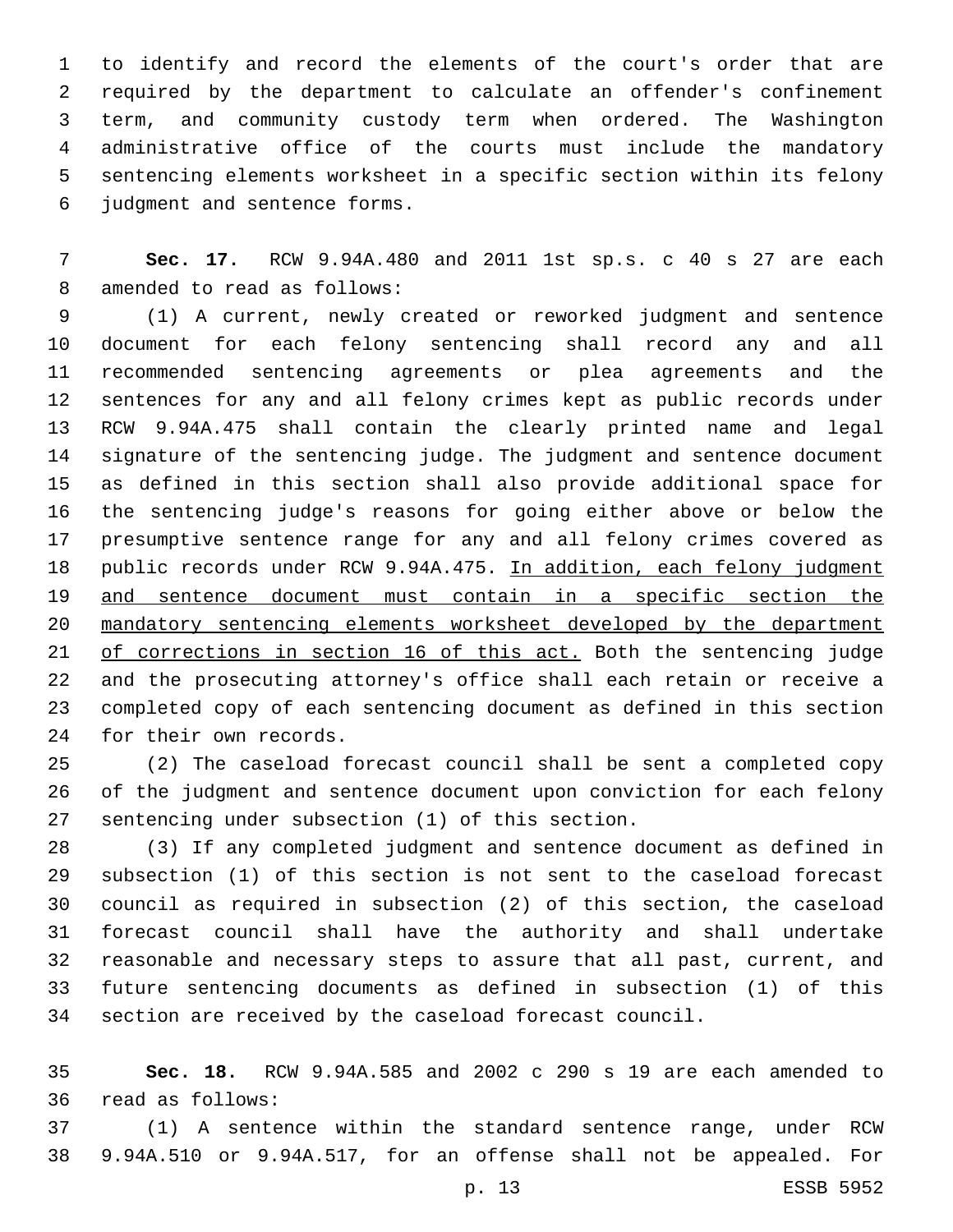purposes of this section, a sentence imposed on a first-time offender under RCW 9.94A.650 shall also be deemed to be within the standard sentence range for the offense and shall not be appealed.

 (2) A sentence outside the standard sentence range for the offense is subject to appeal by the defendant or the state. The appeal shall be to the court of appeals in accordance with rules 7 adopted by the supreme court.

 (3) Pending review of the sentence, the sentencing court or the court of appeals may order the defendant confined or placed on 10 conditional release, including bond.

 (4) To reverse a sentence which is outside the standard sentence range, the reviewing court must find: (a) Either that the reasons supplied by the sentencing court are not supported by the record which was before the judge or that those reasons do not justify a sentence outside the standard sentence range for that offense; or (b) that the sentence imposed was clearly excessive or clearly too 17 lenient.

 (5) A review under this section shall be made solely upon the record that was before the sentencing court. Written briefs shall not be required and the review and decision shall be made in an expedited manner according to rules adopted by the supreme court.

 (6) The court of appeals shall issue a written opinion in support of its decision whenever the judgment of the sentencing court is reversed and may issue written opinions in any other case where the court believes that a written opinion would provide guidance to sentencing courts and others in implementing this chapter and in developing a common law of sentencing within the state.

 (7) The department may petition for a review of a sentence committing an offender to the custody or jurisdiction of the 30 department. The review shall be limited to errors of law or to address a missing, incomplete, or illegible mandatory sentencing elements section required pursuant to RCW 9.94A.480(1). Such petition shall be filed with the court of appeals no later than ninety days after the department has actual knowledge of terms of the sentence. The petition shall include a certification by the department that all reasonable efforts to resolve the dispute at the superior court level 37 have been exhausted.

 NEW SECTION. **Sec. 19.** (1) Subject to the availability of amounts appropriated for this specific purpose, the sentencing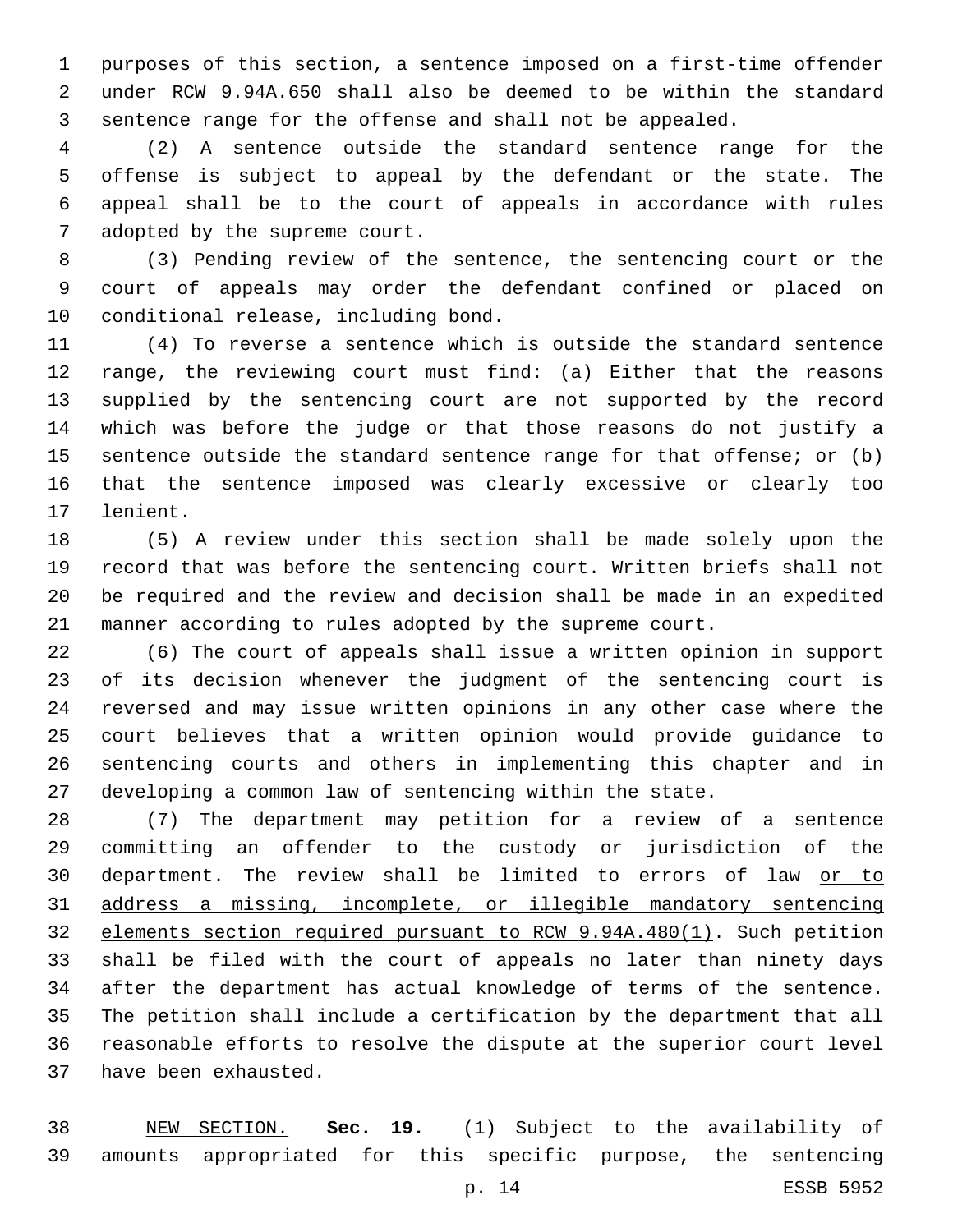1 guidelines commission shall contract for the services of one or more 2 external consultants to evaluate the state's sentencing laws and 3 practices. The consultant must have demonstrated experience in 4 conducting significant research studies and demonstrated successful 5 experience in evaluating sentencing systems or practices. The evaluation must include:6 7 (a) Recommendations for changing and improving sentencing laws 8 and practices to: 9 (i) Reduce complexity and implementation challenges; 10 (ii) Reduce unwarranted disparity; 11 (iii) Increase postconviction review; 12 (iv) Reduce costs to taxpayers; 13 (v) Promote fairness and equity; 14 (vi) Reduce unintended and unnecessary impacts on the community; 15 and 16 (vii) Achieve the intended purposes of sentencing as set forth in 17 RCW 9.94A.010; 18 (b) Recommendations for: 19 (i) A phased prospective and retroactive implementation of any 20 proposed changes; and 21 (ii) Establishing an ongoing review of sentencing laws and 22 practices; and 23 (c) An assessment of: 24 (i) Sentence lengths among different categories of offenders; 25 (ii) Whether those sentences conform to current research 26 literature on the relationship between sentence lengths and 27 recidivism; 28 (iii) Sentencing changes adopted by the legislature since 1981, 29 including frequency, nature, and impact; 30 (iv) Disparity in sentencing laws between similarly situated 31 offenders, including the rationale for such disparities;

32 (v) The impact of the elimination of the parole system; and

33 (vi) The state's sentencing laws and practices as compared to 34 other states and other sentencing models.

 (2) The consultant shall work cooperatively with the sentencing guidelines commission members to obtain any additional recommendations or input consistent with the purposes of this section. Recommendations from the sentencing guidelines commission shall be included in the consultant's final report.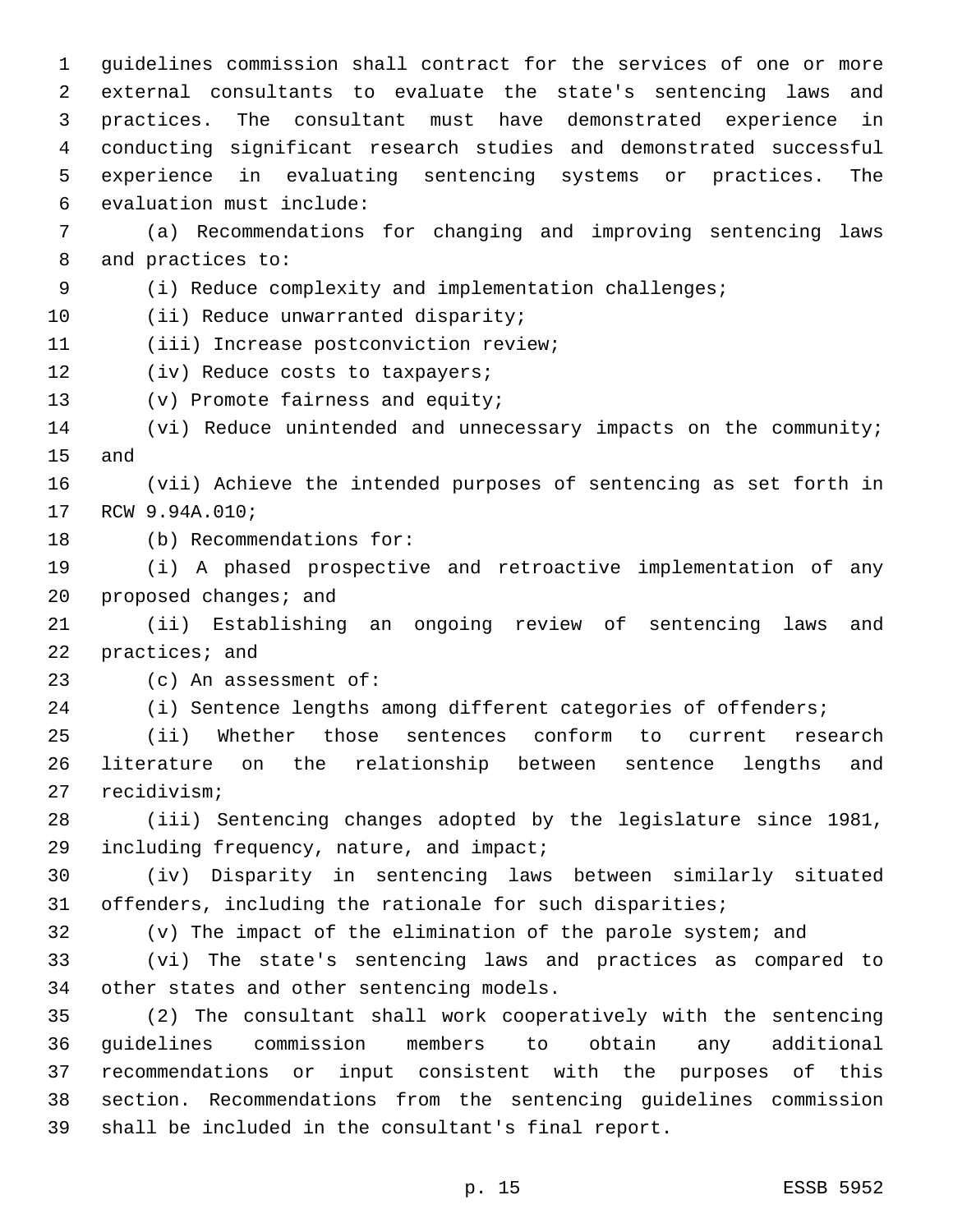(3) The consultant may request data and information needed to accomplish its work from the office of financial management, the caseload forecast council, the administrative office of the courts, the department of corrections, and the department of social and health services, and such data and information must be provided to 6 the consultant.

 (4) The consultant shall complete its evaluation and submit a report to the commission, the joint legislative task force on criminal sentencing under section 20 of this act, the appropriate committees of the legislature, and the governor by September 1, 2018. The contract for services must include a requirement for three briefings before the legislature to take place during the 2018 interim and 2019 regular legislative session, including for the joint legislative task force on sentencing, the house of representatives, 15 and the senate.

16 (5) This section expires July 1, 2019.

 NEW SECTION. **Sec. 20.** (1) A joint legislative task force to simplify criminal sentencing is established.

 (2) The task force is composed of seventeen members as provided 20 in this subsection.

 (a) The president of the senate shall appoint one member from 22 each of the two largest caucuses of the senate.

 (b) The speaker of the house of representatives shall appoint one member from each of the two largest caucuses of the house of 25 representatives.

 (c) The president of the senate and the speaker of the house of representatives jointly shall appoint one member representing each of 28 the following:

(i) Washington association of sheriffs and police chiefs;

30 (ii) Washington state patrol;

- 31 (iii) Caseload forecast council;
- 

(iv) Washington association of prosecuting attorneys;

 (v) Washington association of criminal defense attorneys or the 34 Washington defender association;

(vi) Washington state association of counties;

36 (vii) Office of the attorney general;

(viii) American civil liberties union of Washington;

38 (ix) Sentencing guidelines commission;

(x) Department of corrections;39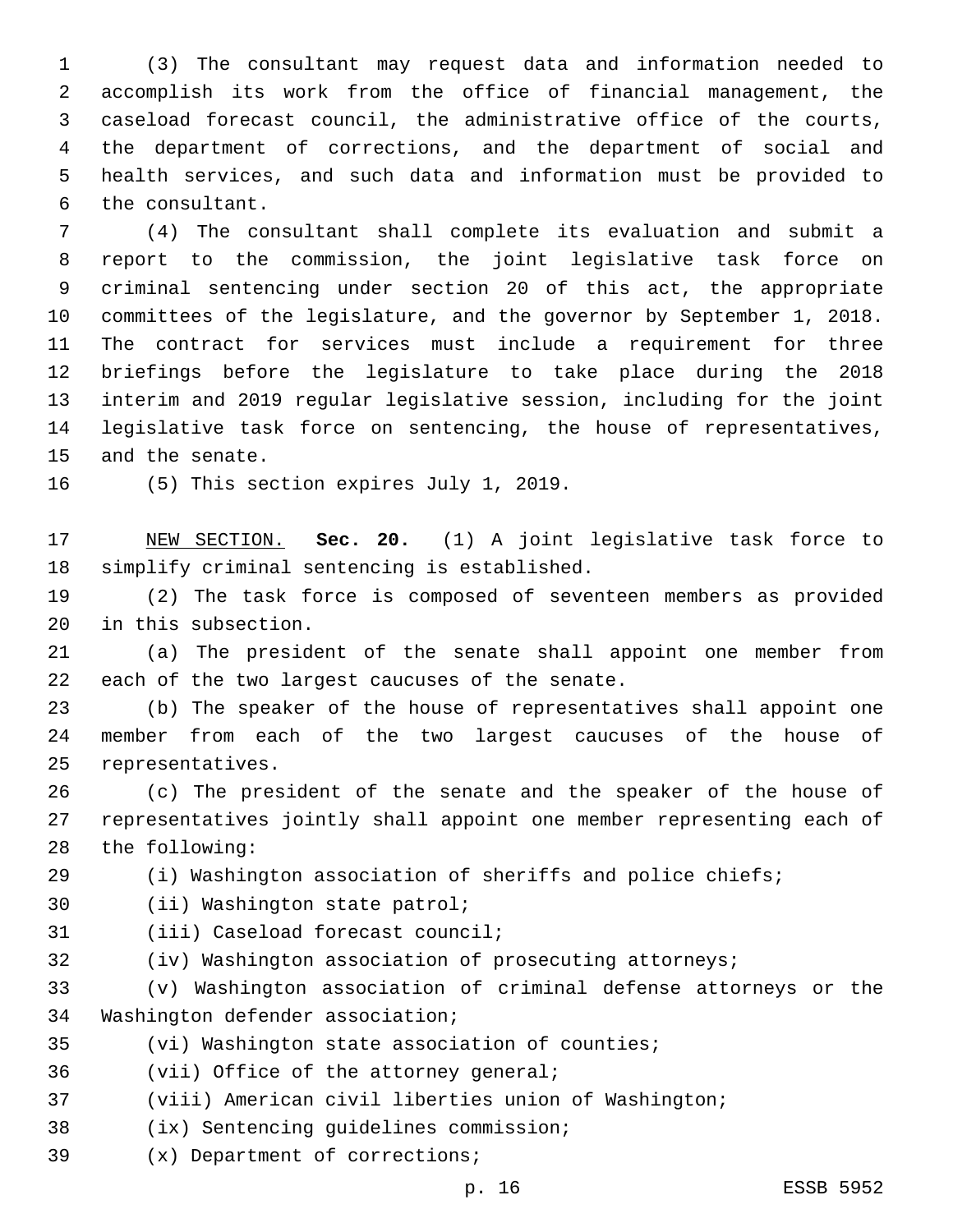(xi) Superior court judges' association; and1

(xii) Administrative office for the courts.2

 (3) The task force shall review sentencing laws after consideration of the study under section 19 of this act and the consultant's recommendations. The task force shall develop recommendations to reduce sentencing implementation complexities and errors, improve the effectiveness of the sentencing system, and promote public safety. The task force must consider recommendations 9 that:

10 (a) Reduce sentencing complexity while reducing punishment;

(b) Reduce sentencing complexity while increasing punishment; and

 (c) Reduce sentencing complexity and do not either reduce or 13 increase punishment under existing law.

 (4) The legislative membership shall convene the initial meeting of the task force to receive the report from the consultant under section 19 of this act no later than September 30, 2018. The legislative members shall choose the task force's cochairs, which must include one senator and one representative from among the legislative membership of the task force. All meetings of the task force must be scheduled and conducted in accordance with the requirements of both the senate and the house of representatives.

 (5) The task force shall submit a report, which may include findings, recommendations, and proposed legislation, to the governor and the appropriate committees of the legislature by December 1, 2019.

 (6) The task force may request data, information, and other assistance needed to accomplish its work from the office of financial management, the caseload forecast council, the administrative office of the courts, the department of corrections, and the department of social and health services, and such data, information, and 31 assistance must be provided to the task force.

 (7) Staff support for the task force must be provided by the senate committee services and the house office of program research.

 (8) Legislative members of the task force are reimbursed for travel expenses in accordance with RCW 44.04.120. Nonlegislative members are not entitled to be reimbursed for travel expenses if they are elected officials or are participating on behalf of an employer, governmental entity, or other organization. Any reimbursement for other nonlegislative members is subject to chapter 43.03 RCW.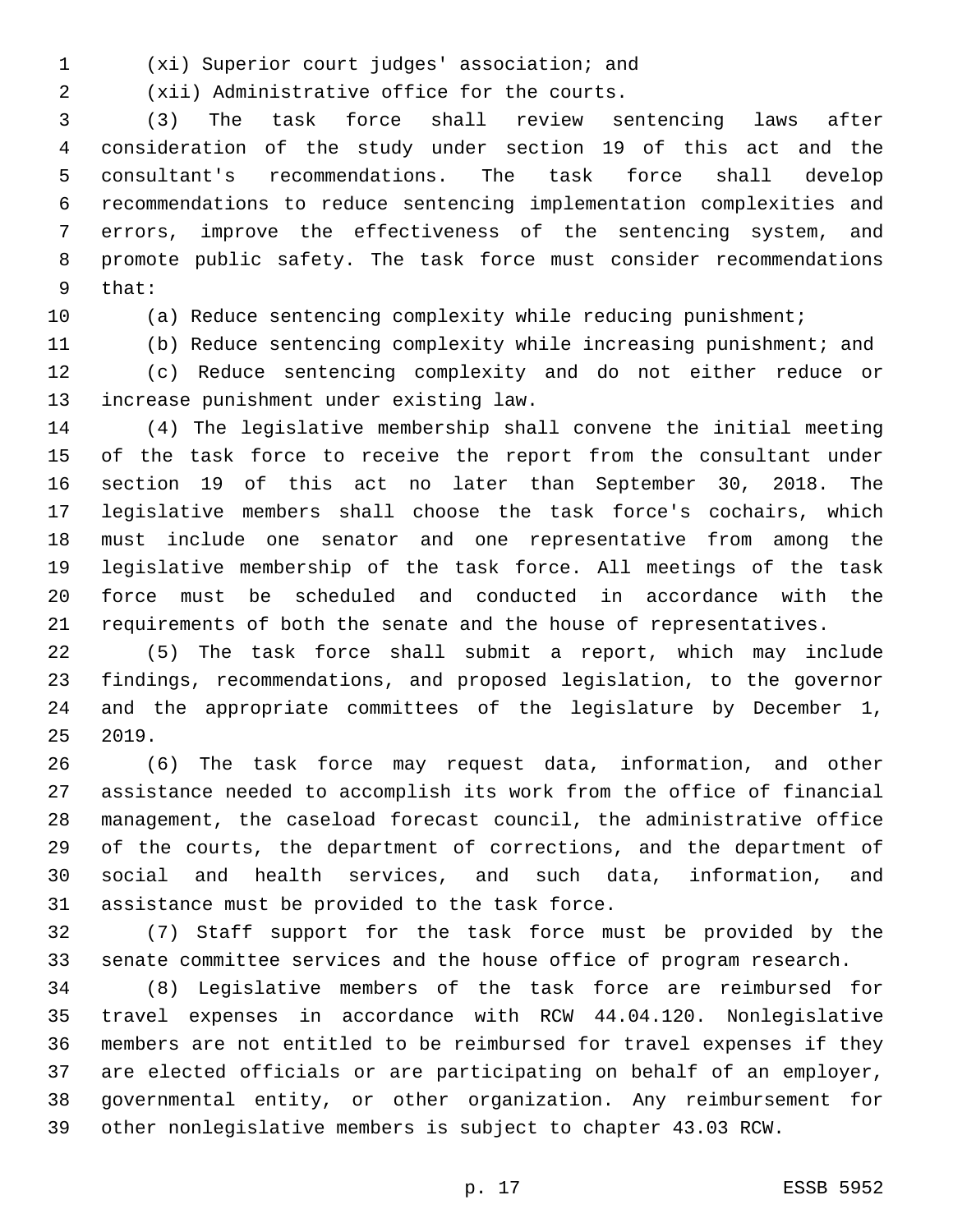(9) The expenses of the task force shall be paid jointly by the senate and the house of representatives. Task force expenditures are subject to approval by the senate facilities and operations committee and the house executive rules committee, or their successor 5 committees.

6 (10) This section expires December 31, 2019.

#### **PART 5**

#### **GENERAL PROVISIONS**

 **Sec. 21.** RCW 49.60.210 and 2011 1st sp.s. c 42 s 25 are each 10 amended to read as follows:

 (1) It is an unfair practice for any employer, employment agency, labor union, or other person to discharge, expel, or otherwise discriminate against any person because he or she has opposed any practices forbidden by this chapter, or because he or she has filed a charge, testified, or assisted in any proceeding under this chapter.

 (2)(a) It is an unfair practice for a government agency or government manager or supervisor to retaliate against a whistleblower 18 as defined in chapter 42.40 RCW.

 (b) A settlement of any cause of action brought by an employee under this subsection may not contain a provision prohibiting the 21 employee from future work in state government unless the government agency has a significant ongoing concern for the public health, 23 safety, or welfare as a result of the person's future employment.

 (3) It is an unfair practice for any employer, employment agency, labor union, government agency, government manager, or government supervisor to discharge, expel, discriminate, or otherwise retaliate against an individual assisting with an office of fraud and accountability investigation under RCW 74.04.012, unless the individual has willfully disregarded the truth in providing 30 information to the office.

 NEW SECTION. **Sec. 22.** In the contract for the next regularly scheduled performance audit under RCW 42.40.110 following the effective date of this section, the office of financial management must require the audit to review the ability of department of corrections employees to use the state employee whistleblower program. The audit must include findings and recommendations,